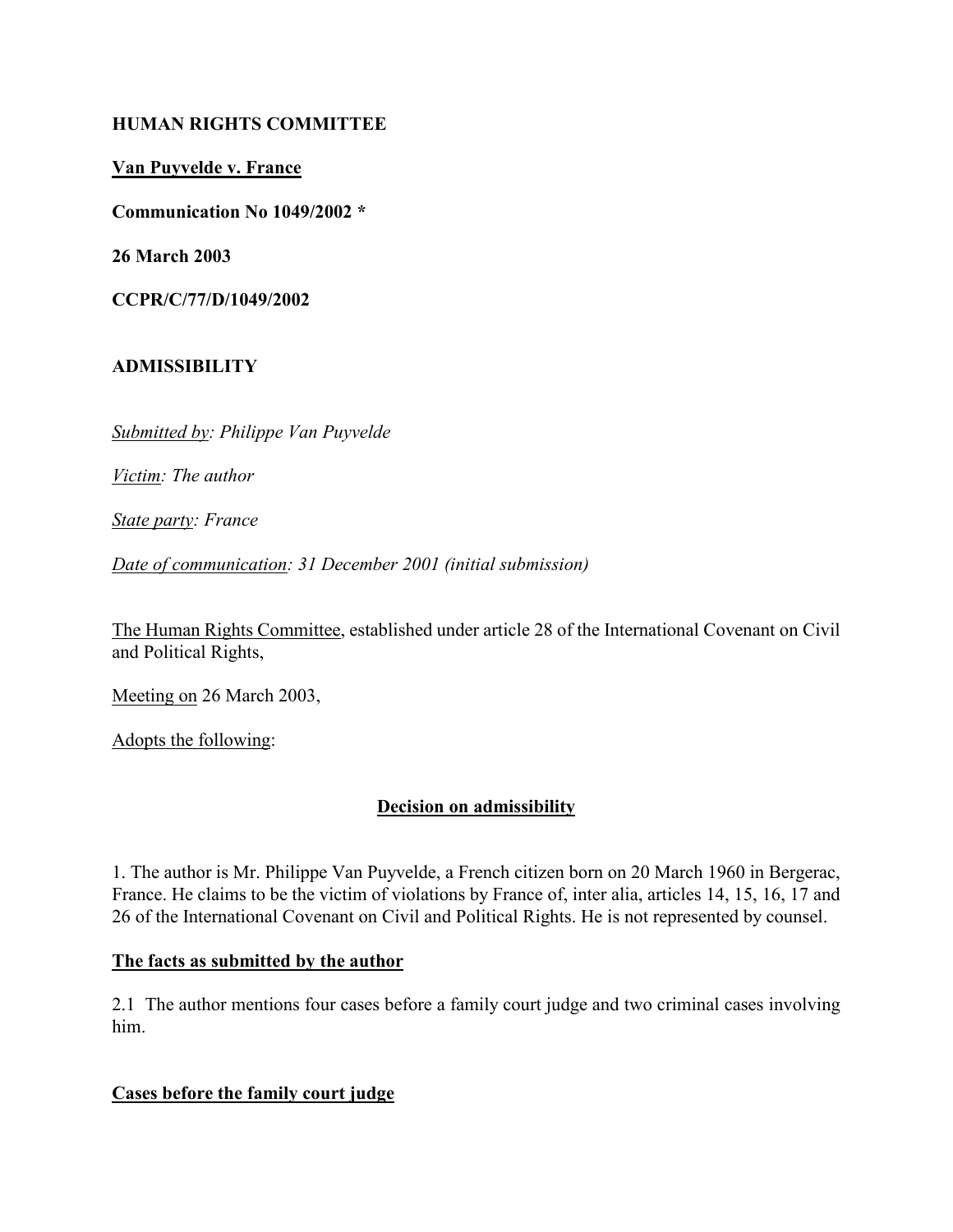2.2 In a judgement dated 11 March 1997, the family court judge of the Carcassonne regional court dissolved the marriage between Ms. F. Zink and the author, with fault ascribed exclusively to the author, and ruled that the children's habitual place of residence should be the mother's home. The judge also ordered the author to pay maintenance of 400 francs a month towards the upkeep and education of the two children, noting that the author "does not object to this extremely reasonable request [from the mother], which should therefore be granted".

2.3 The author appealed against the judgement, which was upheld by the Montpellier appeal court on 30 October 1997.

2.4 Once the divorce had been granted, various proceedings were conducted to deal with measures concerning the children (parental authority and maintenance).

### Application by the author to have the children's habitual place of residence changed (file No. 98/00312)

2.5 On 23 February 1998, the author applied to the family court judge to have his home declared the children's place of residence.

2.6 The author was assisted by a lawyer assigned to him under the legal aid scheme.

2.7 In an order dated 2 July 1998, the family court judge appointed a psychologist to look into the matter. The psychologist concluded that the interests of the children were best served by maintaining the current situation. In an order dated 2 November 1998, the family court judge dismissed the author's application.

### Application by the author to have the maintenance order rescinded or modified (file No. 2000/00904)

2.8 On 2 May 2000, the author brought proceedings against Ms. F. Zink with a view to having the maintenance order rescinded on the grounds of persistent insolvency and the criminal proceedings against him for wilful desertion of his family.

2.9 The two parties attended a hearing on 6 July 2000. The author was assisted by a lawyer assigned to him under the legal aid scheme.

2.10 In an order dated 15 September 2000, the family court judge dismissed the author's request on the grounds that: (a) the author had never paid what was merely a token amount of maintenance, despite claiming to be a responsible father; (b) his fear of being punished for wilful desertion of his family did not constitute grounds for rescinding the maintenance order, as the author had been taking a calculated risk since 1997 in flouting the law and not requesting any change in his maintenance obligations, and he alone should suffer the consequences; (c) while the author's financial situation was modest, the fact remained that his children's essential needs had not diminished since 1997 and that he had produced no evidence that he had been very active since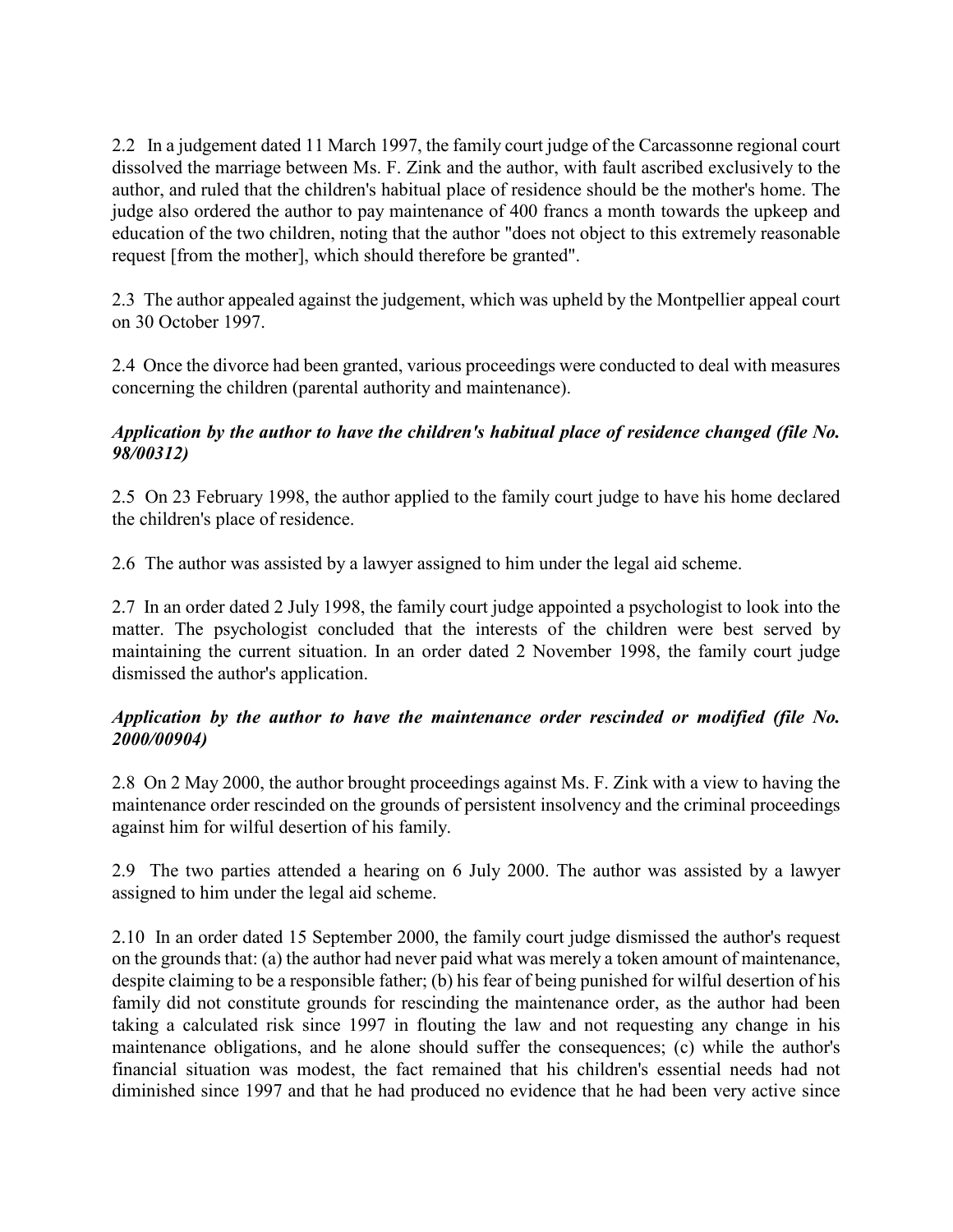then in looking for a job which paid at least the statutory minimum wage and which would enable him to fulfil his maintenance obligations; and (d) under the law, parents with parental authority had rights and duties with respect to custody, supervision, education and, first and foremost, maintenance. The law attached particular importance to the duty to provide maintenance: article 373 of the Civil Code actually specified that fathers or mothers who, inter alia, had been found guilty of wilful desertion in one of its various forms were forbidden from exercising, or were temporarily stripped of, parental authority until at least six months had passed since they had resumed compliance with their obligations.

### Application by the author's ex-wife to have the visiting rights and staying access modified (file No. 2001/00925)

2.11 On 18 June 2001, Ms. F. Zink applied to the family court judge to have the father's visiting rights and staying access modified.

2.12 The parties were assisted by a lawyer in the course of these proceedings.

2.13 On 18 September 2001, the family court judge modified the father's staying access and visiting rights. The judge also dismissed the author's application to have the maintenance order rescinded, pointing out that there had been no change in circumstances since the previous decision.

### Criminal cases

2.14 The author mentions two criminal cases against him for wilful desertion of his family.

#### First set of proceedings for wilful desertion (file No. 99/00046)

2.15 On 8 February 1998, Ms. F. Zink lodged a complaint against the author for non-compliance with the maintenance order of 11 March 1997.

2.16 The author attended the hearing before the criminal court in Carcassonne on 28 October 1998, where he was assisted by a lawyer. The author repeated the statements he had made to officers of the gendarmerie on 25 February 1998, to the effect that the reason for his non-payment of maintenance was a lack of sufficient funds.

2.17 In a judgement dated 2 December 1998, the criminal court found the author guilty as charged and gave him a six-month suspended prison sentence with probation, as well as ordering him to pay the complainant 2,000 francs in damages.

2.18 On 2 December 1998, the author appealed against the judgement. The Public Prosecution Service filed a cross-appeal on the same date.

2.19 On 31 January 2000, the author was served with a summons to appear at a hearing in the Montpellier appeal court on 4 April 2000.

2.20 By letter of 1 March 2000, the author applied for an adjournment to give him time to prepare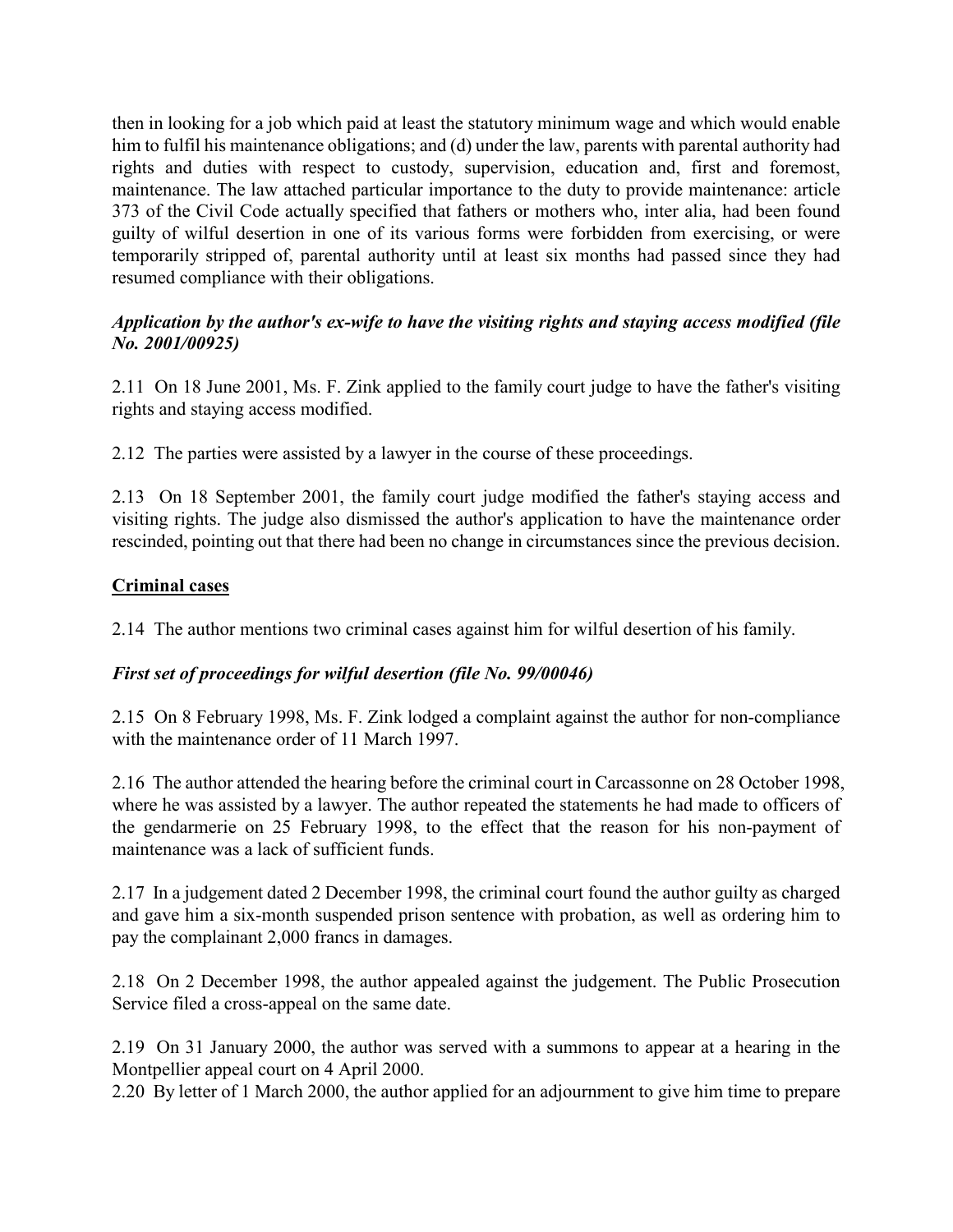his defence, arguing that he had dismissed the lawyer assigned to him under the legal aid scheme. The author did not attend the public hearing on 4 April 2000.

2.21 In a decision dated 9 May 2000, the Montpellier appeal court upheld the conviction and sentenced the author to six months' imprisonment, four of which were suspended, and a probationary period of two years, and ordered him to prove that he was contributing to family expenses or regularly paying the maintenance for which he was liable. The court also confirmed the civil arrangements contained in the judgement. It found the author's application for adjournment groundless, since the author had been given sufficient notice to allow him to take all necessary steps to prepare his defence, he had dismissed the lawyer assigned to him under the legal aid scheme and, as the complaint concerned non-payment of maintenance, he could have attended the hearing himself to produce any evidence he intended to use.

2.22 On 24 May 2000, the author appealed to the Court of Cassation through an advocate in council.

2.23 On 14 February 2001, the Court of Cassation dismissed the appeal.

# Second set of proceedings for wilful desertion (file No. 00/01265)

2.24 On 29 December 1999, Ms. F. Zink lodged a complaint against the author for non-payment of maintenance.

2.25 At a public hearing before the Carcassonne criminal court on 5 May 2000, the author repeated the statements he had made to officers of the gendarmerie on 18 January 2000, to the effect that the reason for his non-payment of maintenance was a shortage of funds.

2.26 After hearing the parties, each of whom was assisted by a lawyer, the Carcassonne criminal court, in an adversary judgement on 5 May 2000, found the author guilty as charged and gave him a four-month suspended prison sentence with a probationary period of 18 months, and ordered him to pay his ex-wife maintenance and 2,000 francs in damages.

2.27 The author lodged an appeal on 15 May 2000. The Public Prosecution Service filed a cross-appeal.

2.28 The author was served with a summons to attend a public hearing in the Montpellier appeal court on 13 February 2001. In a letter dated 12 February 2001, the author asked the court to appoint a lawyer to defend him and said that he would be unable to attend the hearing on 13 February 2001. In an interlocutory decision dated 13 March 2001, the appeal court ordered that the trial hearing should be resumed on 18 September 2001, after the accused and the claimant for criminal indemnification had been summoned again and a lawyer had been assigned to the applicant by the President of the Bar. A lawyer was assigned to him on 10 July 2001.

2.29 The author did not attend the hearing in the Montpellier appeal court on 18 September 2001, but his lawyer addressed the court.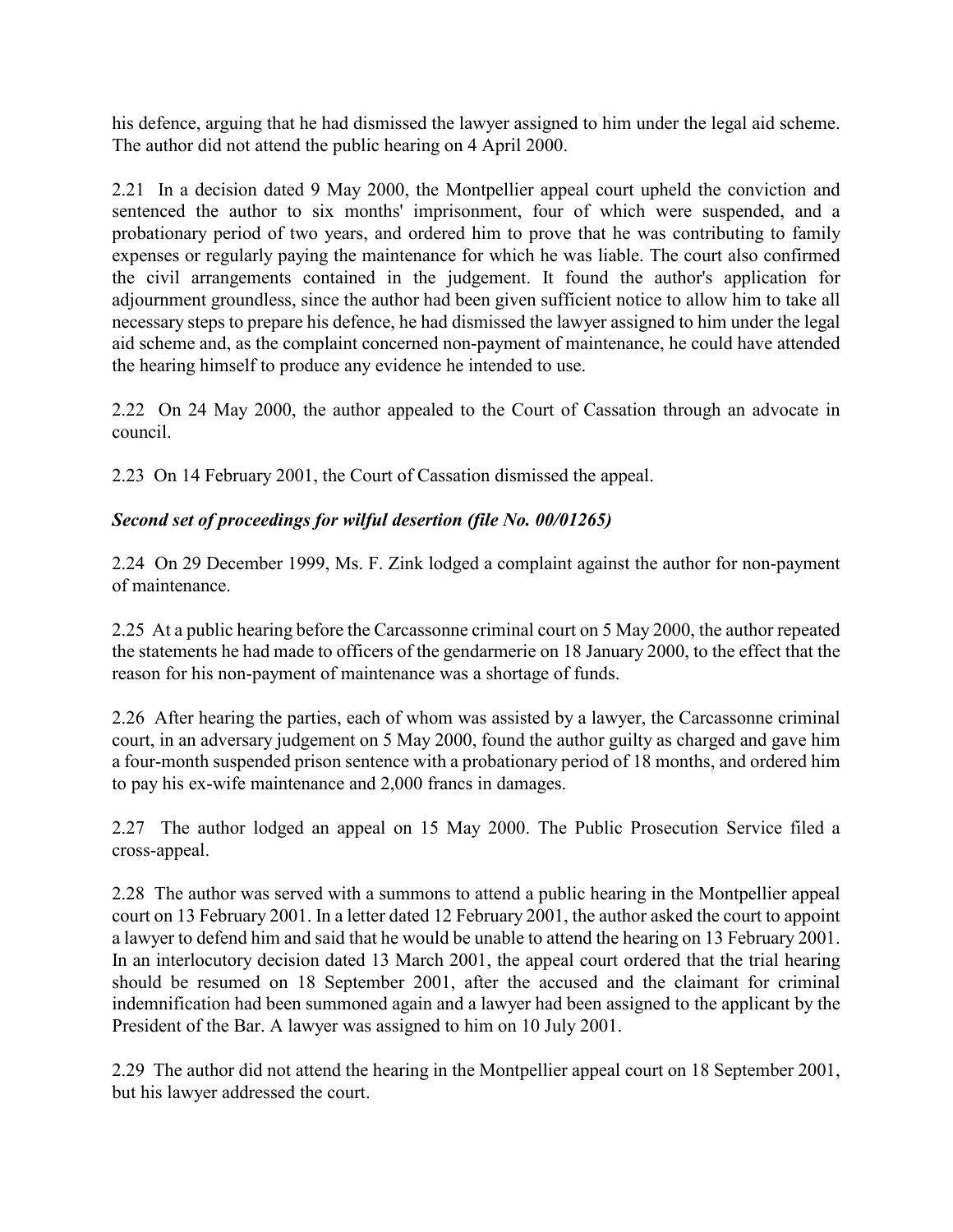2.30 In a decision of 16 October 2001, the Montpellier appeal court upheld the judgement of 5 May 2000. The court stressed in particular the author's acknowledgement of the facts and his deliberate non-payment of maintenance, his only argument being that he had been unable to pay because his living costs, but not his income, had risen; yet he failed to indicate that he had applied to the family court for a reduction in maintenance.

2.31 The author has said he intends to appeal to the Court of Cassation. 1/

# The complaint

3.1 The author claims that the State party has violated his rights under articles 14, 15, 16, 17 and 26, inter alia, of the International Covenant on Civil and Political Rights.

3.2 The author complains about the proceedings before the family court judge, claiming that the judge did not give him a fair hearing and failed to observe the rule that both parties should be heard, for example at a hearing on 6 July 2000 in the course of which the author says he was presented with arguments in chambers (file No. 2000/904).

3.3 The author criticizes the Montpellier appeal court for sentencing him to a prison term and increasing the sentence handed down by the criminal court when he had applied for an adjournment of the hearing to allow him to prepare his defence and when he had no assistance from a lawyer (file No. 99/00046).

3.4 The author also criticizes the French authorities for convicting him when it was simply impossible for him to pay. He claims to be the victim of an omission that does not constitute a criminal offence.

3.5 The author also considers that his legal status was not recognized and that the judgements against him constitute an attack on his reputation and honour.

3.6 The author claims to have exhausted domestic remedies. He adds that on 16 March 1995 he submitted a complaint to the European Commission of Human Rights, which declared it inadmissible on 28 February 1996. 2/ The author states that the Commission did not deal with the question of maintenance.

#### The State party's observations on admissibility

4.1 In its observations on admissibility dated 15 May 2002, the State party begins by pointing out that the complaint taken by the author to the European Commission of Human Rights was found to be inadmissible.

4.2 Moreover, the State party finds the author's communication vague in respect of the alleged violations of the Covenant. The State party points out that, while the author cites articles "14, 15, 16, 17 and 26 (the list is non-exhaustive)" as articles that were violated, he does not specify precisely what his complaints are against the French authorities. Nevertheless, the State party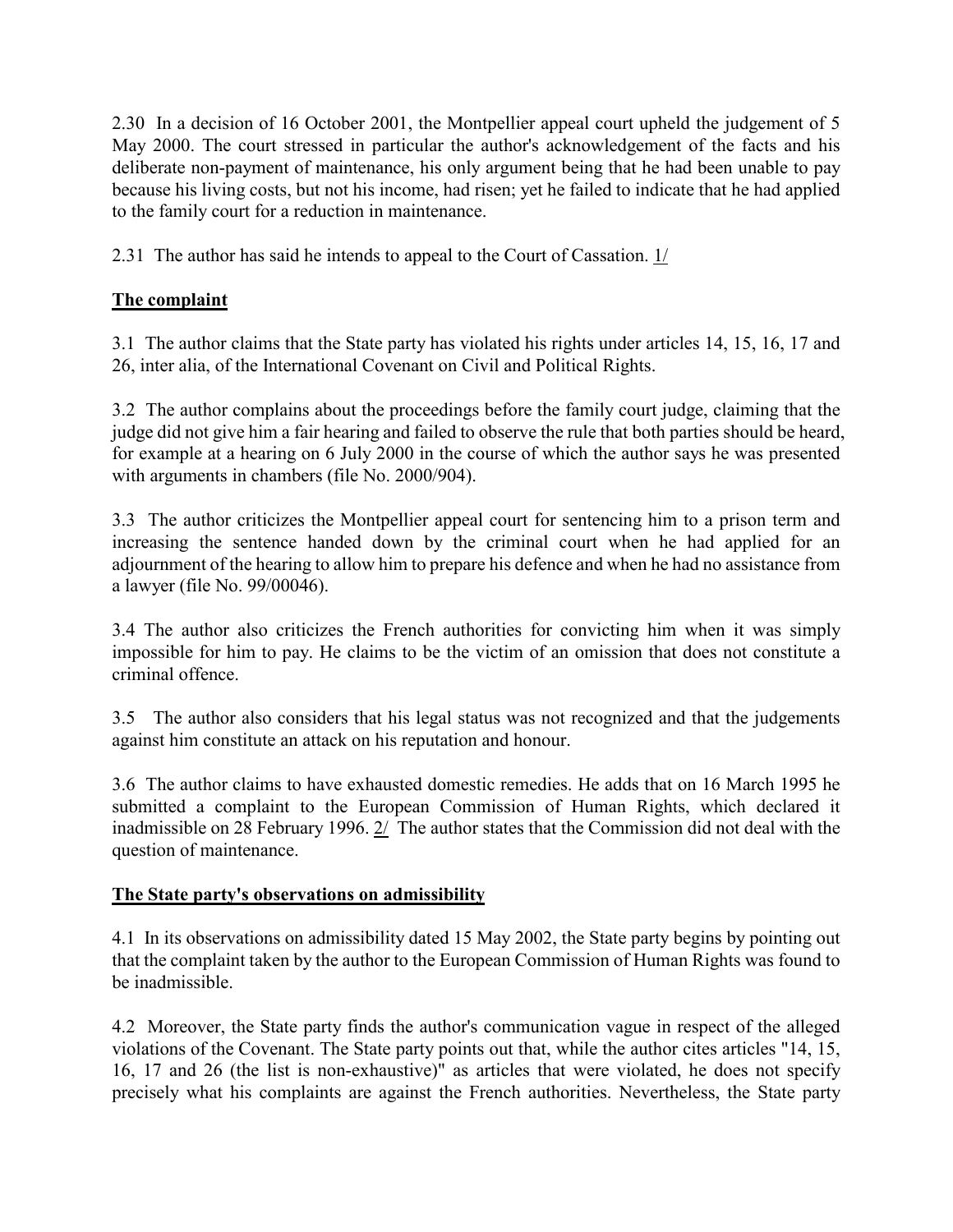believes that, on the basis of the facts submitted by the author, the complaints of violations of article 14, paragraphs 1 and 3 (d), and of article 15 of the Covenant can be considered.

4.3 The State party emphasizes that, firstly, the complaint based on article 15 of the Covenant is incompatible ratione materiae with the provisions of this article.

4.4 The State party explains that article 227 (3) of the French Penal Code stipulates that:

"Failure by a person to comply with a judicial decision or a court-ratified agreement that requires that person to pay, for the benefit of a minor, legitimate, natural or adopted child, a descendant, an ascendant or a spouse, a pension, contribution, grant or any other form of payment due in accordance with one of the family obligations stipulated in titles V, VI, VII and VIII of Book One of the Civil Code, by allowing two months to pass without fully discharging this obligation, is punishable by two years' imprisonment and a fine of 100,000 francs."

4.5 Thus, a parent who fails to pay maintenance for which he or she is liable following a divorce faces criminal prosecution for the offence of wilful desertion. This offence is in the Penal Code and is perfectly applicable to the author's situation. According to the State party, the author has indeed been sentenced by the criminal courts for acts - failure to pay maintenance - that constitute criminal offences within the meaning of article 15 of the Covenant.

4.6 Secondly, the State party maintains that the claims made by the author are inadmissible because domestic remedies have not been exhausted.

4.7 With regard to the claim that the proceedings in the family court were unfair, the State party points out that the author is complaining that his evidence was not taken into account in this court, his children were not given a hearing and he was ordered to pay maintenance even though he has no income.

4.8 As far as the divorce proceedings are concerned, the author did not appeal to the Court of Cassation against the Montpellier appeal court's decision of 30 October 1997.

4.9 Likewise, as far as the post-divorce proceedings are concerned, the author did not appeal against the orders of the family court judge. Under the terms of article 187 of the new Code of Civil Procedure, an appeal against the decisions of a family court judge must be lodged within 15 days of notification of a decision.

4.10 The author did not appeal against the order of 2 November 1998 whereby the family court judge dismissed his application to have the residence of his two minor children changed (file No. 98/00312).

4.11 Nor did the author appeal against the order of 15 September 2000 whereby the family court judge dismissed his application to have the maintenance order against him rescinded or modified (file No. 2000/00904).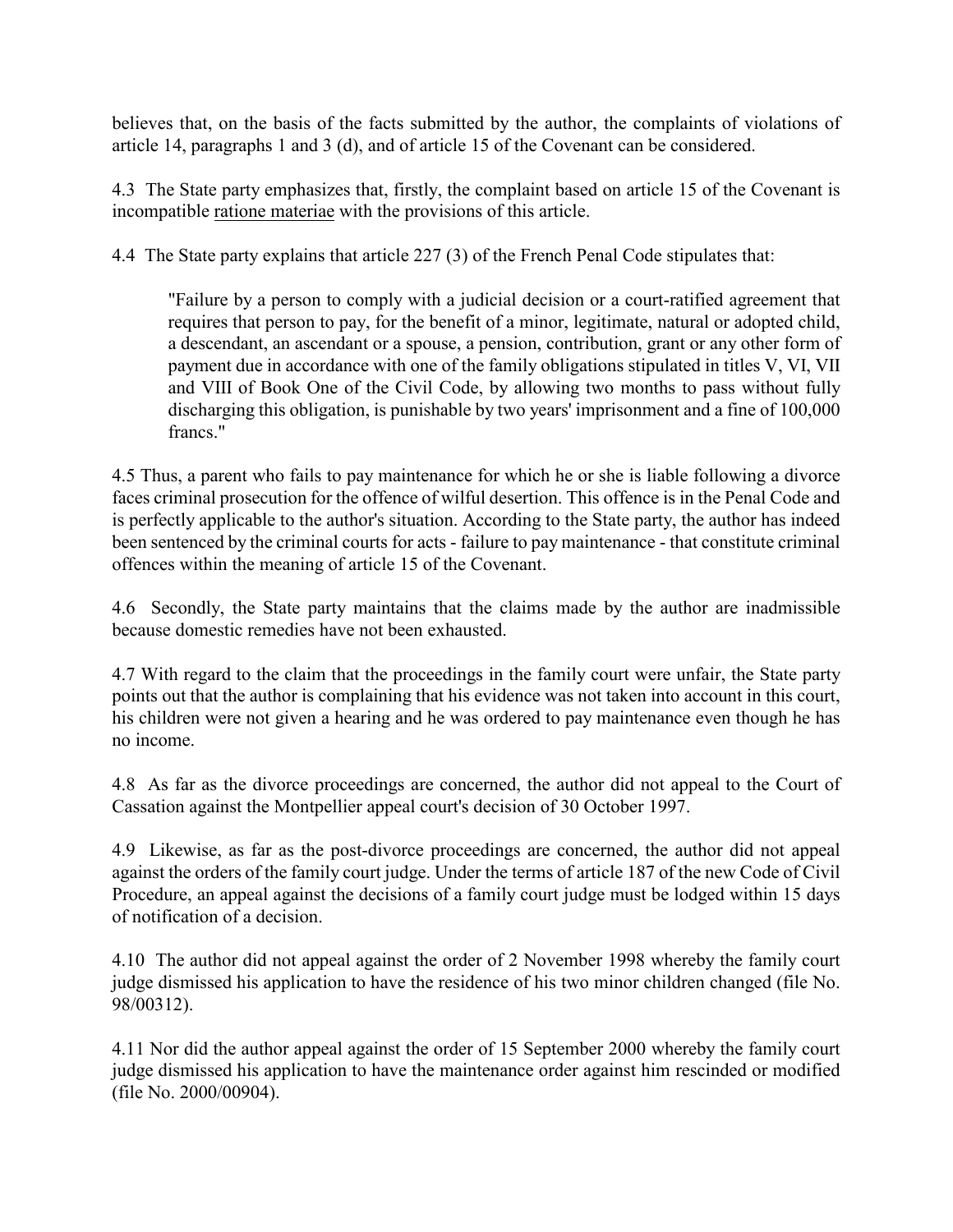4.12 Lastly, the author did not lodge an appeal against the order of 18 September 2001 whereby the family court judge modified the author's visiting rights, ordered a social inquiry report and dismissed the author's application to have the maintenance order rescinded (file No. 2001/00925).

4.13 The State party adds that, in an order dated 29 March 2002, the judge in matrimonial causes withdrew the author's right to visit his children or have them stay with him. The author did not appeal against this order either.

4.14 The State party therefore believes that the author has not given the judicial authorities the opportunity to provide a remedy for the complaints he has now brought before the Committee. According to the State party, the author could, in fact, have challenged not only the decisions of the family court judge, for example those concerning the amount of maintenance, but also the procedure followed by the judge, including the procedure for exchanging documents and hearing the children.

4.15 With regard to the complaint about the unfairness of the criminal proceedings for wilful desertion (file No. 99/00046), the State party believes it should be pointed out that it was the author himself who dismissed the lawyer assigned to him under the legal aid scheme to assist him in the appeal process. Nevertheless, the author lodged an appeal to the Court of Cassation against the appeal court's decision and he was represented by an advocate in council assigned to him under the legal aid scheme.

4.16 However, the author invoked only one ground for his appeal, namely the insufficient reasons given for the sentence handed down by the appeal court. The State party points out that at no time did the author raise before the Court of Cassation the subject of any violation of the rights to a defence referred to in the complaint before the Committee, either in respect of domestic law or article 14, paragraph 3, of the Covenant.

4.17 The State party draws attention to the Committee's jurisprudence, wherein it is stated that "while complainants are not required to invoke specifically the provisions of the Covenant which they believe have been violated, they must set out in substance before the national courts the claim which they later bring before the Committee" (communication No. 661/1995, Triboulet v. France). It also points out that the Committee had considered a communication inadmissible on the grounds that "before the Court of Cassation …… the author did not …… invoke the essence of the right protected by article 15 of the Covenant; accordingly, the highest domestic tribunal never was confronted with the author's argument ……" (communication No. 584/1994, Valentijn v. France).

4.18 The State party believes that, mutatis mutandis, the same principle should apply to the case in point. By not giving the Court of Cassation a chance to remedy the alleged violation, the author has not fulfilled his obligation to exhaust domestic remedies; hence the complaint is inadmissible.

4.19 Thirdly, the State party emphasizes that the author's other allegations are too vague to allow it to determine which complaints could be considered in relation to the provisions of the Covenant. The State party therefore requests the Committee to apply its jurisprudence and declare the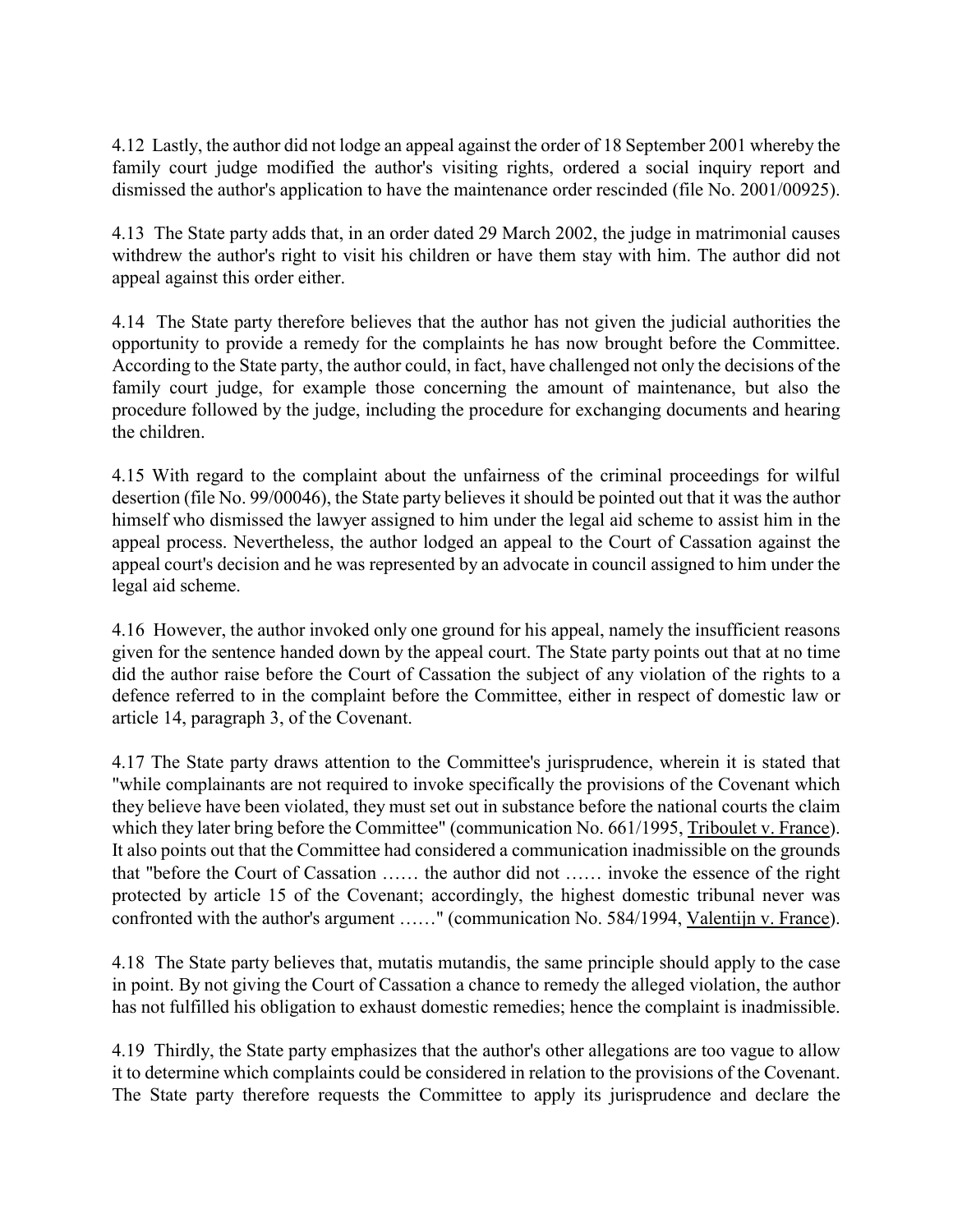communication inadmissible in accordance with article 2 of the Optional Protocol, insofar as the author has not substantiated his allegations for the purposes of admissibility.

#### Author's comments on the State party's submissions on admissibility

5.1 In a letter dated 8 August 2002, the author claims to be the victim of a plot and oppression by lawyers and by the entire French judicial system. He says that the French courts have sided with his wife and tried to ruin him by insisting that he should pay maintenance to her. The author says that he has systematically exhausted all domestic remedies. However, he produces no documents to support his claims and adds nothing new to his original complaint. On the contrary, he even states that he did not appeal to the Court of Cassation against the Montpellier appeal court's ruling of 30 October 1997. Moreover, he says that he does not wish to comment on the State party's observations with regard to the inadmissibility of either the claim of unfairness in the criminal proceedings for wilful desertion (file No. 99/00046), on the grounds of non-exhaustion of domestic remedies, or the claims of violations of articles 16, 17 and 26 of the Covenant.

# Issues and proceedings before the Committee

6.1 Before considering any claim contained in a communication, the Human Rights Committee must, in accordance with article 87 of its rules of procedure, decide whether or not it is admissible under the Optional Protocol to the Covenant.

6.2 With regard to the alleged violations of articles 15, 16, 17 and 26 of the Covenant, the Committee considers that the author has not substantiated his allegations for the purposes of admissibility under article 2 of the Optional Protocol.

6.3 With regard to the alleged violations of article 14 of the Covenant, the Committee notes that the author has not exhausted domestic remedies in relation to the proceedings before the family court judge (divorce proceedings in connection with the order of 30 October 1997 and post-divorce proceedings in files Nos. 98/00312, 2000/00904 and 2001/00925), against which no appeal has been lodged, or in relation to the criminal proceedings for wilful desertion, either in the case of file No. 99/00046, in respect of which no violation of the rights protected by article 14 of the Covenant was raised in the appeal to the Court of Cassation, or in the case of file No. 00/01265, in respect of which the appeal to the Court of Cassation was submitted after the statutory deadline.

The Committee therefore declares these complaints inadmissible in the light of article 5, paragraph 2 (b), of the Optional Protocol.

7.1 The Committee therefore decides:

(a) That the communication is inadmissible under articles 2 and 5, paragraph 2 (b), of the Optional Protocol;

(b) That this decision shall be communicated to the State party and to the author.